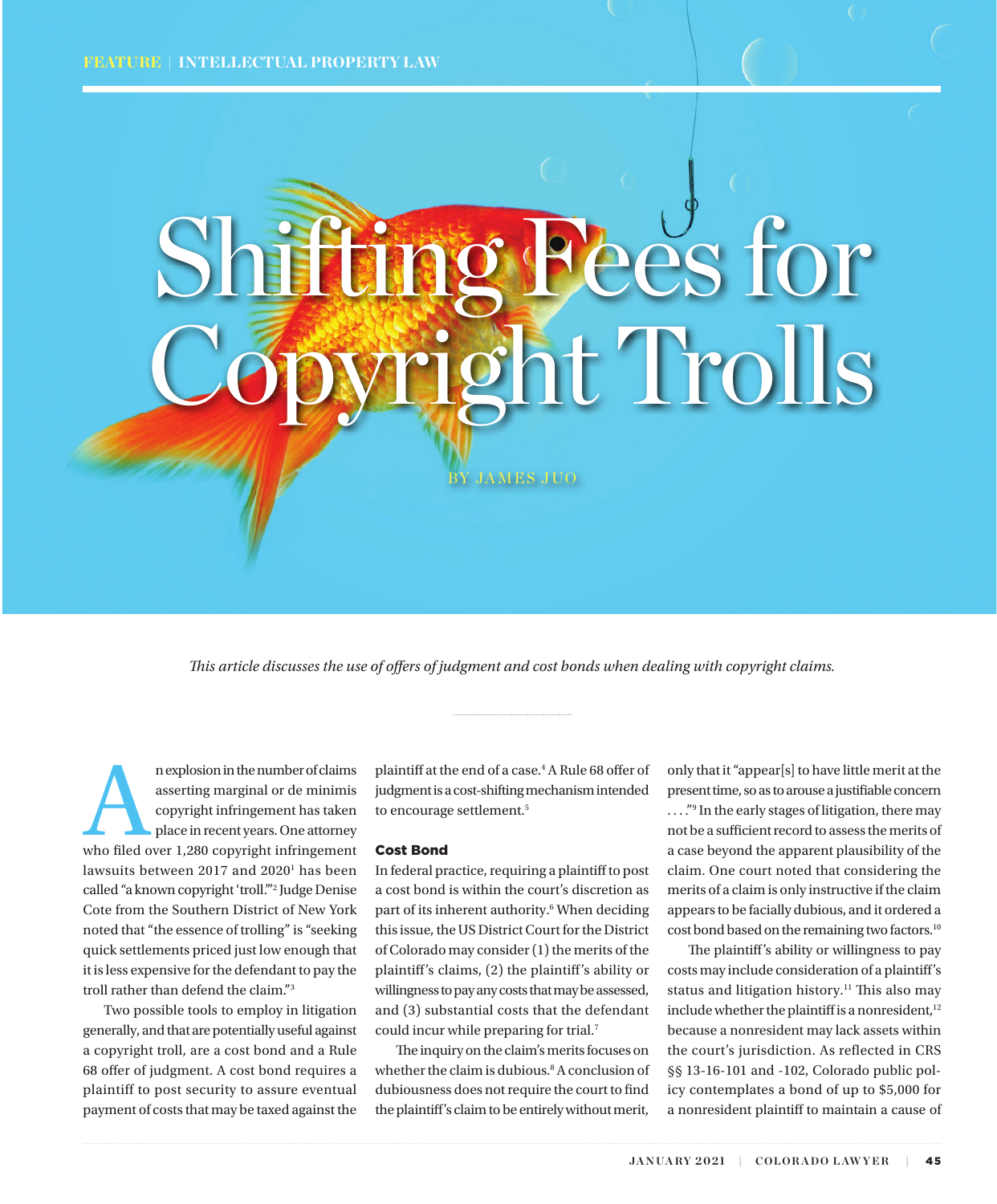action in Colorado state courts.<sup>13</sup> But this state procedural law is not binding on federal courts in Colorado, and a federal court's discretion to impose a cost bond is not limited by this amount.14 "There is no Federal Rule of Civil Procedure requiring nonresident litigants to post cost bonds, and the United States District Court for the District of Colorado has not promulgated a local rule requiring nonresident plaintiffs to post cost bonds."15 Nonetheless, the plaintiff's residency may be relevant to his or her ability or willingness to pay costs and should be considered in determining whether to require a cost bond.<sup>16</sup>

As for the substantial costs that might be incurred by a defendant, such costs are "measured against the nature of the claims and the parties involved."17 For an impecunious individual, "even a few thousand dollars in litigation costs could be considered 'substantial.'"18

Further, the amount of a cost bond is not limited to those costs listed in 28 USC § 1920.<sup>19</sup> "[S]uch costs [also] may include discovery and other amounts that a defending party must spend in readying itself for trial,"20 for example, the number of depositions to be taken.<sup>21</sup>

In addition, a prevailing defendant may be entitled to reasonable attorney fees as part of costs under the Copyright Act.<sup>22</sup> Some courts have relied on the potential for an attorney fees award to establish costs in setting the amount for cost bonds.23 And potential costs that may be considered also could include costs that may be shifted under Rule 68, as discussed below.24

#### Rule 68 Offer of Judgment

Under Rule 68(a), a defendant may serve "an offer to allow judgment on specified terms, with the costs then accrued."25 The plaintiff has 14 days to accept the offer in writing.<sup>26</sup> If a plaintiff rejects the offer and recovers less than the amount of the rejected offer, Rule 68 shifts the post-offer costs to the insufficiently successful prevailing plaintiff.27 This serves the purpose of Rule 68, which is to promote settlement by discouraging a plaintiff from continuing to litigate after being presented with a reasonable offer.<sup>28</sup>

As previously discussed, the court may award reasonable attorney fees to the prevailing party as part of the costs under the Copyright Act.

# "

The Court noted that Rule 68 will require plaintiffs to 'think very hard' about whether continued litigation is worthwhile because after receiving a Rule 68 offer, plaintiffs 'who reject an offer more favorable than what is thereafter recovered at trial will not recover attorney's fees for services performed after the offer is rejected.'

## "

Thus, either a prevailing plaintiff or a prevailing defendant could be awarded attorney fees at the conclusion of a copyright action.<sup>29</sup>

Rule 68 potentially impacts an attorney fees award in copyright cases by (1) cutting off post-offer attorney fees to a prevailing plaintiff, and (2) providing a non-prevailing defendant an opportunity to recover post-offer attorney fees.

#### *Post-Offer Attorney Fees for the Prevailing Party*

The US Supreme Court in *Marek v. Chesny* directly addressed post-offer attorney fees to a prevailing plaintiff. Chesny sued the defendant police officers for the wrongful death of his son and violation of his civil rights under 42 USC § 1983.30 Defendants made a Rule 68 offer of judgment for a sum, including costs and attorney fees, of \$100,000, but Chesny rejected the offer.31 Chesny later prevailed at trial and was awarded \$5,000 on the state law wrongful death claim, \$52,000 for the § 1983 civil rights violation, and \$3,000 in punitive damages.<sup>32</sup> The civil rights statute includes a provision that awards attorney fees as part of costs, and the parties agreed that \$32,000 represented the allowable pre-offer costs including attorney fees, and \$139,692 represented the post-offer costs including fees.33 Thus, the award and pre-offer costs amounted to a total recovery of \$92,000, which was \$8,000 less than the rejected \$100,000 offer of judgment under Rule 68.34 Because the recovery amount did not exceed the rejected offer of judgment, the district court did not award Chesny post-offer costs.35

The US Supreme Court agreed with the district court and held that a defendant may not be taxed with costs including attorney fees incurred subsequent to an unaccepted Rule 68 offer of settlement when the plaintiff receives a monetary judgment that is less than the unaccepted offer.36 In construing the term "costs," which Rule 68 did not define, the Court stated:

[T]the most reasonable inference is that the term "costs" in Rule 68 was intended to refer to all costs *properly awardable* under the relevant substantive statute or other authority. In other words, all costs *properly awardable* in an action are to be considered within the scope of Rule 68 "costs." Thus, ... where the underlying statute defines "costs" to include attorney's fees, we are satisfied such fees are to be included as costs for purposes of Rule 68.37

The Court noted that Rule 68 will require plaintiffs to "think very hard" about whether continued litigation is worthwhile because after receiving a Rule 68 offer, plaintiffs "who reject an offer more favorable than what is thereafter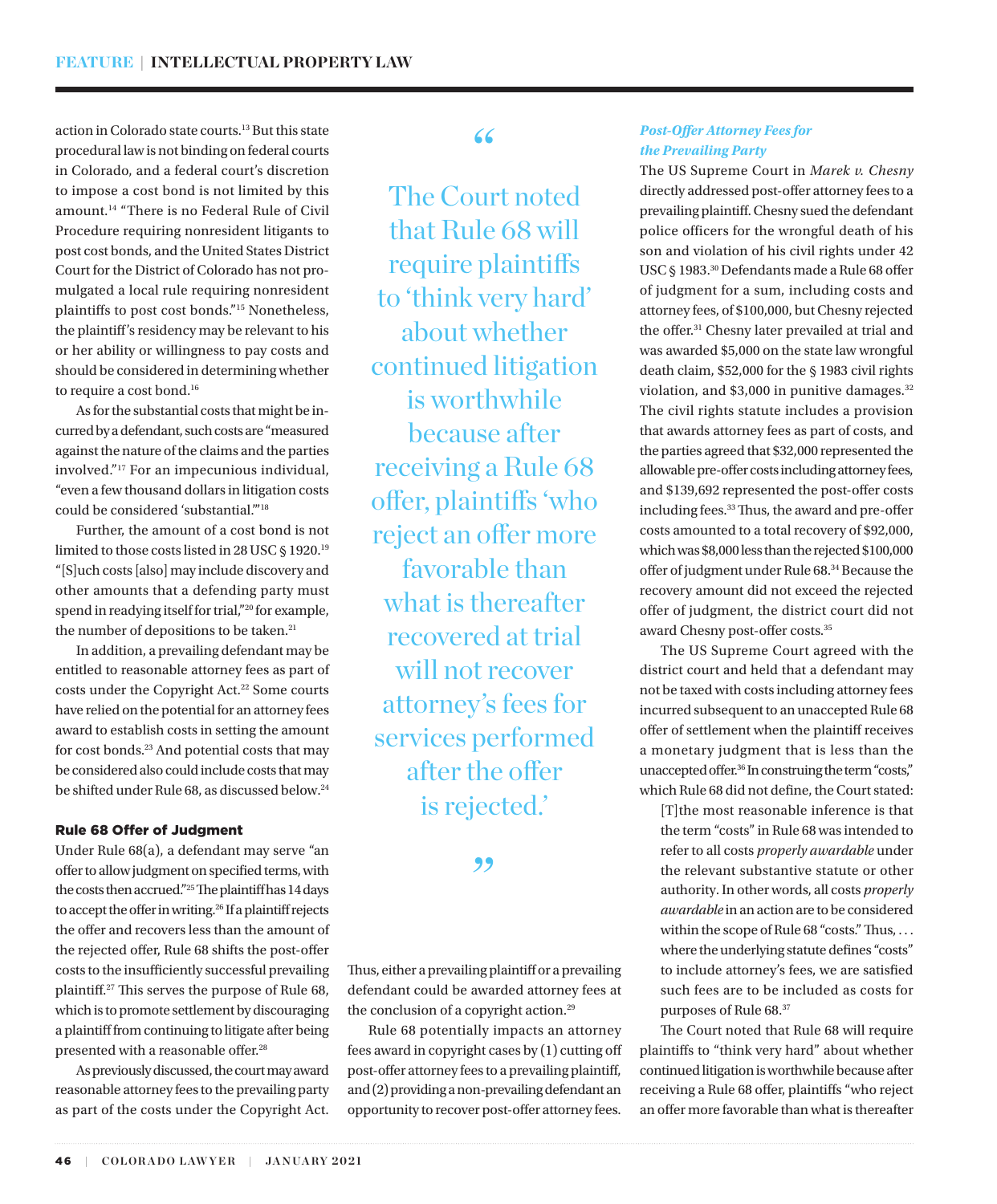recovered at trial will not recover attorney's fees for services performed after the offer is rejected."38

### *Post-Offer Attorney Fees for the Non-Prevailing Party*

There is a split in authority, however, with respect to whether a non-prevailing defendant may recover its post-offer attorney fees from an insufficiently successful plaintiff under Rule 68.39 Neither the Supreme Court nor the Tenth Circuit has directly addressed this issue.40

The Eleventh Circuit in *Jordan v. Time, Inc.* held that the defendant was entitled to recover post-offer attorney fees under Rule 68 because the underlying copyright statute defined costs to include attorney fees.41 In *Jordan*, an author brought a copyright infringement action against the defendant for reprinting his article without permission.42 The defendant made two offers of judgment—one for \$15,000 and another for \$20,000.43 The plaintiff rejected both offers but was awarded only \$5,000 after a jury trial.<sup>44</sup> The Eleventh Circuit held that under *Marek*, "costs" include attorney fees when the underlying statute so prescribes and the Copyright Act so specifies.45 Other district courts, such as the Southern District of New York, also have awarded post-offer attorney fees to a non-prevailing defendant.<sup>46</sup>

On the other hand, the First, Ninth, and Seventh Circuits have interpreted the "properly awardable" language in *Marek* as allowing cost-shifting of attorney fees only if such fees were properly allowable under the relevant statute, and attorney fees were only properly allowable to Chesny as the prevailing party.47 Following this reasoning, in *Energy Intelligence Group, Inc. v. CHS McPherson Refinery, Inc.*, the District of Kansas recently declined to shift attorney fees as part of costs to a non-prevailing party under Rule 68.48 The Kansas court held that the term "costs" in Rule 68 referred to all costs "properly awardable under the relevant substantive statute," and attorney fees are not properly awardable to a non-prevailing party under Section 505 of the Copyright Act.49 But there does not appear to be any statute that awards costs to a non-prevailing party, and this circular reasoning would seem to preclude awarding any costs to a non-prevailing party under the cost-shifting of Rule 68.<sup>50</sup>

Moreover, *Energy Intelligence Group* and other decisions relying on the "properly awardable" language to decline shifting attorney fees under Rule 68 appear inconsistent with the reasoning in *Marek*51 that "all costs *properly awardable* in an action are to be considered within the scope of Rule 68 'costs' . . . . [thus,] where the underlying statute defines 'costs' to include attorney's fees, we are satisfied *such fees are to be included as costs for purposes of Rule 68*."52 It seems incongruous to interpret Rule 68's cost-shifting, under which post-offer costs normally awardable to the prevailing party are shifted to the non-prevailing party, to exclude certain costs because they are only "properly awardable" to a prevailing party when all costs can be described as such.<sup>53</sup>

In analyzing the civil rights statute that authorized awarding attorney fees "as part of the costs," the Court in *Marek* held that because Congress expressly included attorney fees as "costs" under that statute, "such fees are subject to the cost-shifting provision of Rule 68."54 While the non-prevailing defendant in *Marek* was not seeking attorney fees as part of costs in that case, it would have been consistent with the Supreme Court's reasoning and Rule 68's goal of making plaintiffs "think very hard" about whether continued litigation is worthwhile in the face of a reasonable offer for settlement.<sup>55</sup>

Similarly, because an attorney fees award is properly awardable under 17 USC § 505 ("the court may also award a reasonable attorney's fee to the prevailing party as part of the costs"), it could be argued that such attorney fees should be subject to the cost-shifting provision of Rule 68.

#### Crafting the Rule 68 Offer

Because ambiguities are likely to be construed against the party making a Rule 68 offer of judgment, care should be taken to be precise when structuring the offer's specific terms.<sup>56</sup> In particular, practitioners must be mindful to include costs and to consider requesting injunctive relief.

#### *Explicitly Include Costs*

The offer may state that costs and fees are included in the offer amount as a lump sum,<sup>57</sup> or the offer could itemize a set amount for the

# FEDERAL RULE OF CIVIL PROCEDURE 68

(a) Making an Offer; Judgment on an Accepted Offer. At least 14 days before the date set for trial, a party defending against a claim may serve on an opposing party an offer to allow judgment on specified terms, with the costs then accrued. If, within 14 days after being served, the opposing party serves written notice accepting the offer, either party may then file the offer and notice of acceptance, plus proof of service. The clerk must then enter judgment.

(b) Unaccepted Offer. An unaccepted offer is considered withdrawn, but it does not preclude a later offer. Evidence of an unaccepted offer is not admissible except in a proceeding to determine costs.

(c) Offer After Liability is Determined. When one party's liability to another has been determined but the extent of liability remains to be determined by further proceedings, the party held liable may make an offer of judgment. It must be served within a reasonable time—but at least 14 days—before the date set for a hearing to determine the extent of liability.

(d) Paying Costs After an Unaccepted Offer. If the judgment that the offeree finally obtains is not more favorable than the unaccepted offer, the offeree must pay the costs incurred after the offer was made.

costs and fees<sup>58</sup> or state that the amount of costs will be determined later by the court.59 But costs cannot be explicitly excluded from a Rule 68 offer.<sup>60</sup>

If the inclusion of costs is not expressly stated in the offer of judgment, a plaintiff who accepts such an offer may retain the right to seek statutory costs and fees after entry of the judgment.61 The Third Circuit in *Lima v. Newark*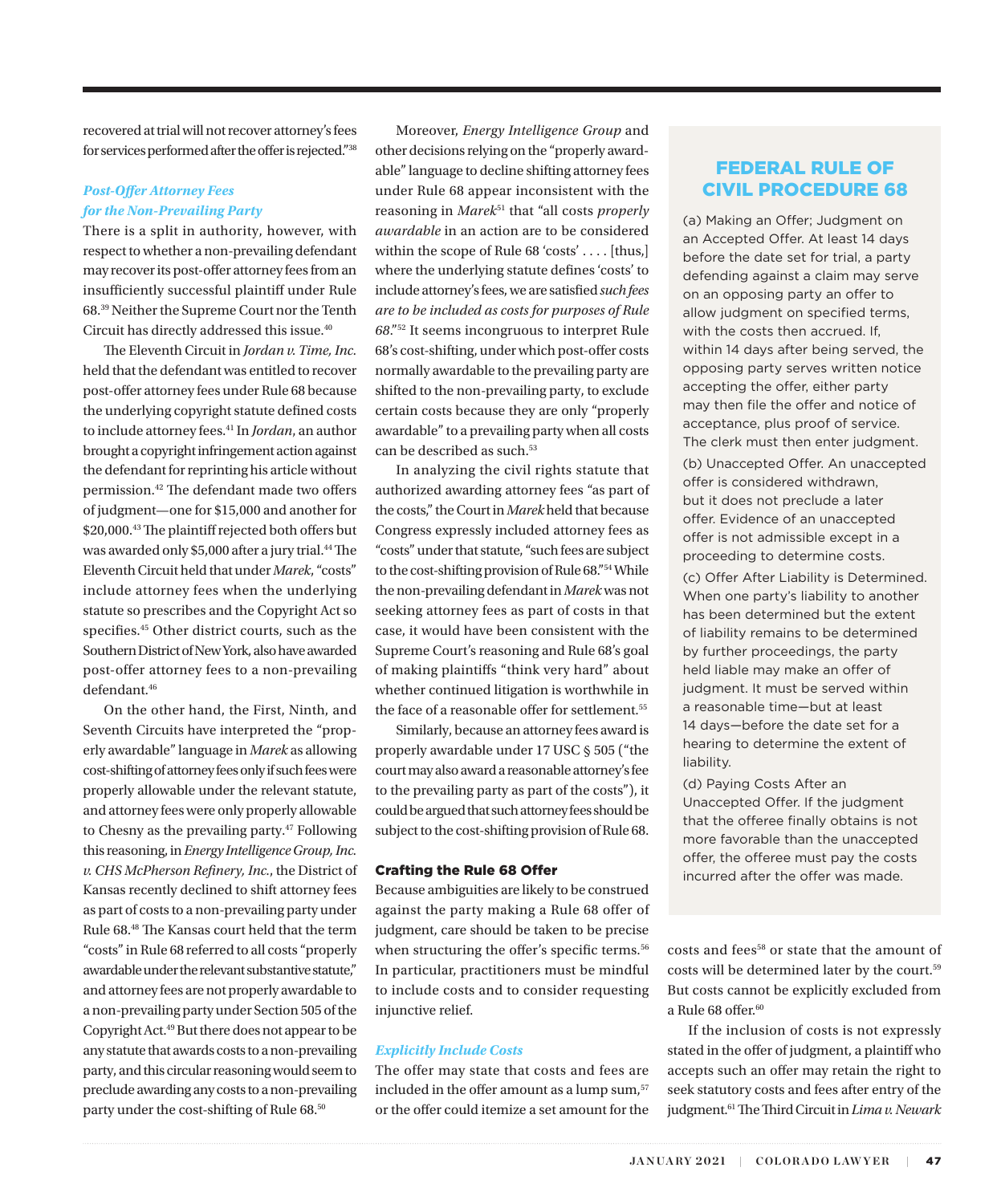*Police Department*, for example, characterized this as "a trap for the unwary" that "manifests itself most frequently when a defendant erroneously believes that an accepted Rule 68 offer of judgment finally resolves a civil action, only to be assessed substantial attorney's fees and costs thereafter by the court."62

*Lima* was a federal civil rights action under 42 USC § 1983 where the offer of judgment was for "the amount of \$55,000, including all of Plaintiff's claims for relief against all of the defendants."63 After accepting the offer, the plaintiff filed a request for judgment with costs to be taxed by the court pursuant to the statutory provision that allows for attorney fees as part of costs in a civil rights action.<sup>64</sup> The Third Circuit held that "it cannot be said that the ambiguous, catchall phrase 'all of Plaintiff's claims for relief' *explicitly* covers attorney's fees and costs."65 And while statements that "this litigation will be resolved in its entirety" made in an email accompanying the offer may describe a party's "intentions and expectations," they are not terms of the offer itself.<sup>66</sup> Because the offer of judgment had not explicitly included costs, the plaintiff could seek statutory costs and attorney fees as part of those costs.67 Simply put, a "Rule 68 offer of judgment must explicitly state that costs are included; otherwise those costs must be determined by the court."68

For a single-work copyright infringement case, one could make an offer of judgment for the sum, including costs accrued through the offer date of \$1,500. This illustrative sum is based on the minimum statutory damages of \$750 per work, the filing fee of \$400, plus several hundred dollars as a cushion for attorney fees or other costs.<sup>69</sup>

#### *Consider Injunctive Relief*

The Copyright Act authorizes the court to issue an injunction under 17 USC § 502 to prevent future infringing use, so it may be appropriate to include injunctive relief as part of an offer of judgment. The value of the injunction obtained in a judgment may need to be evaluated when determining whether the obtained judgment is more favorable than a rejected Rule 68 offer.<sup>70</sup>

Although courts often will grant a permanent injunction in copyright cases when liability has been established and there is a threat of continuing violations, the court must still apply the traditional four-factor test for injunctive relief requiring that (1) the plaintiff has suffered an irreparable injury; (2) remedies available at law, such as monetary damages, are inadequate to compensate for that injury; (3) considering the balance of hardships between the plaintiff and defendant, a remedy in equity is warranted; and (4) the public interest would not be disserved by an injunction.<sup>71</sup>

Where the threat of continuing or future copyright infringement is low, especially where the alleged infringement is based on isolated or limited uses that ceased shortly after the defendant was given notice of the alleged infringement, a court may decide to not award an injunction.72

Depending on the specific facts of the case, it may be prudent to consider including a permanent injunction of the alleged infringing use in a Rule 68 offer of judgment. Indeed, a court may find the question of future use to be "a material term" in settling a copyright infringement lawsuit.<sup>73</sup>

#### Admissibility of an Unaccepted Offer

Rule 68(b) expressly states that evidence of an unaccepted Rule 68 offer of judgment is not admissible except in a proceeding to determine costs, but courts have considered unaccepted Rule 68 offers in connection with motions for a cost bond.74 One purpose of a cost bond, of course, is to provide security with respect to substantial costs that might be incurred by defendant in preparing for trial.75 An unaccepted offer of judgment, which implicates the cost-shifting provision of Rule 68, is relevant to determining the reasonable amount for a cost bond.76

Thus, a well-timed offer of judgment can be used to bolster a motion for cost bond.

#### Conclusion

For practitioners defending a copyright case where the value of the copyright claim is nominal or easily calculated, filing a motion for a cost bond after an early Rule 68 offer of judgment is a risk-shifting strategy to consider for ensuring cost recovery and encouraging reasonable settlements.<sup>00</sup>



**James Juo** is a patent and trademark attorney with Thomas P. Howard LLC, a civil litigation law firm in Louisville. His practice focuses on the prosecution and litigation of federal intellectual

property matters—jjuo@thowardlaw.com. The author represented the third-party-defendant in *Mondragon v. Nosrak LLC* and represented the defendant in *Langley v. CanaDream Corp*.

**Coordinating Editors:** William P. Vobach, bill@ vobachiplaw.com; K Kalan, kkalan@yahoo.com

#### NOTES

1. *Usherson v. Bandshell Artist Mgmt.*, No. 19-CV-6368-JMF, 2020 WL 3483661 at \*1 (S.D.N.Y. Jun. 26, 2020).

2. *McDermott v. Monday Monday, LLC*, No. 17-cv-9230-DLC, 2018 WL 1033240 at \*3 (S.D.N.Y. Feb. 22, 2018). *See also* Donahue, "During Pandemic, Prolific Copyright Lawyer Keeps Suing," Law360 (Mar. 27, 2020), https:// www.law360.com/articles/1257593 (during a two-week span in March 2020, one attorney filed 51 copyright infringement lawsuits, representing 39% of all such lawsuits filed during that period).

3. *McDermott v. Monday Monday, LLC*, No. 17-cv-9230-DLC, 2018 WL 5312903 at \*3 (S.D.N.Y. Oct. 26, 2018) (citing Sag, "Copyright Trolling: An Empirical Study," 100 *Iowa L. Rev.* 1105, 1108 (2015)). *See also Konangataa v. Am. Broadcasting Co., Inc.*, No. 16-cv-0782-LAK, 2017 WL 2684067 at \*2 (S.D.N.Y. Jun. 21, 2017) (noting this copyright lawsuit may have been "designed to extort settlements").

4. *Deatley v. Stuart*, No. 13-CV-01140-REB-BNB, 2013 WL 6068468 at \*2 (D.Colo. Nov. 15, 2013), report and recommendation adopted, No. 13-CV-01140-REB-BNB, 2014 WL 700029 (D.Colo. Feb. 24, 2014). *See also Stridiron v. Cmty. Broadcasters, LLC*, No. 519CV108MADATB, 2019 WL 2569863 at \*4 (N.D.N.Y. June 21, 2019).

5. Fed. R. Civ. P. 68 (Offer of Judgment). 6. *Maddox v. Venezio*, No. 09-cv-01000-WYD-MEH, 2009 WL 4730745 at \*1 (D.Colo. Dec. 3, 2009); *Radoshevich v. Cent. Bank of Colo. Springs*, 117 F.R.D. 434, 435 (D.Colo. 1987) ("This Court has the inherent authority to require security for costs.").

7. *Hartnett v. Catholic Health Initiatives*, 47 F.Supp.2d 1255, 1256 (D.Colo. 1999). *See also Selletti v. Carey*, 173 F.R.D. 96, 100–1 (S.D.N.Y.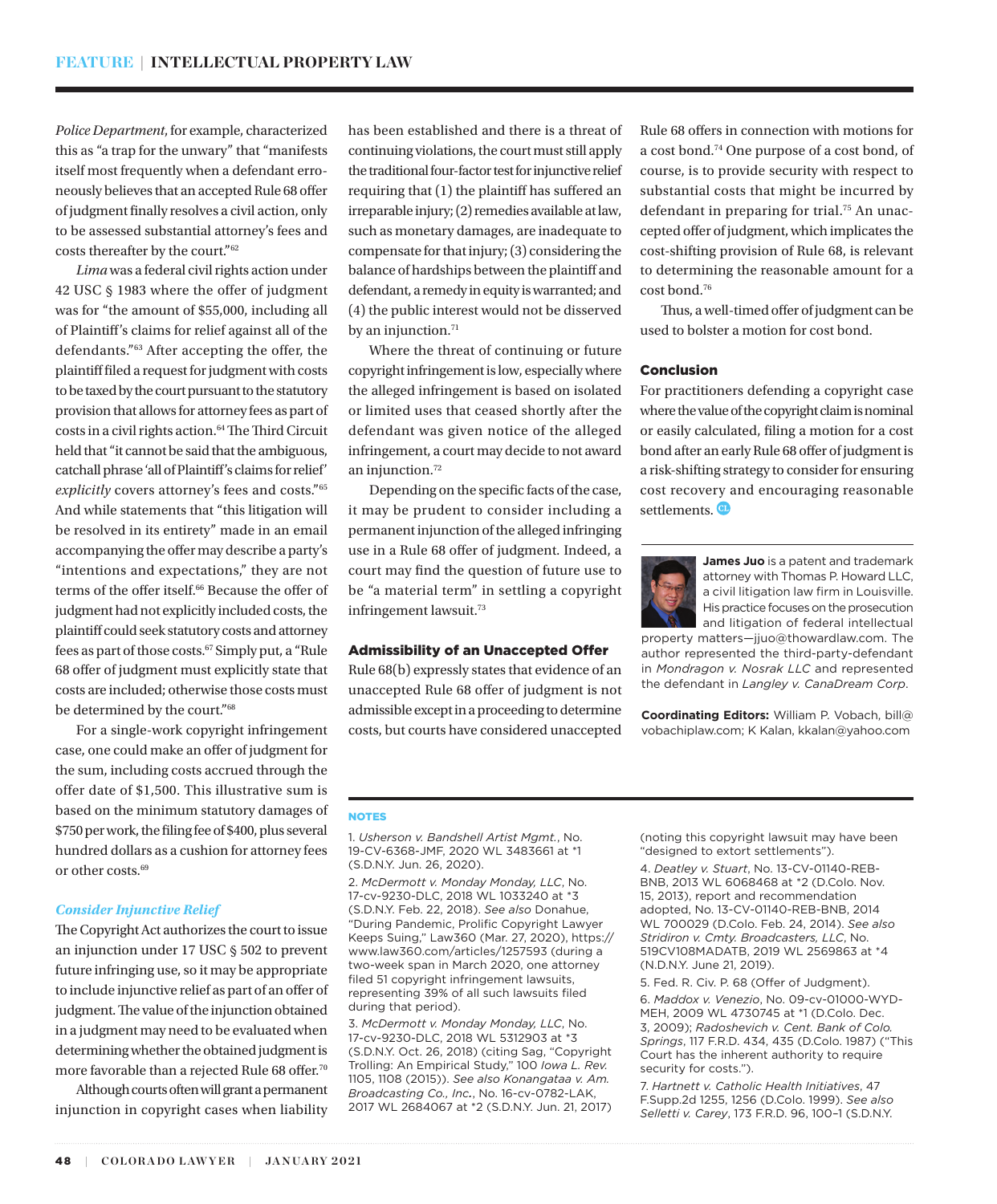1997) (listing factors such as "the financial condition and ability to pay of the party at issue; whether that party is a non-resident or foreign corporation; the merits of the underlying claims; the extent and scope of discovery; the legal costs expected to be incurred; and compliance with past court orders").

8. *Radoshevich*, 117 F.R.D. 434, 435; *Maddox*, 2009 WL 4730745 at \*1. *See also Selletti*, 173 F.R.D. at 102 ("Where 'the merits of plaintiff's case [are] questionable,' security bonds are considered appropriate." (quoting *Spitzer v. Shanley Corp.*, 151 F.R.D. 264 (S.D.N.Y. 1993)).

9. *Soo Hardwoods, Inc. v. Universal Oil Prod. Co.*, 493 F.Supp. 76, 78 (W.D.Mich. 1980) (cited with approval in *Radoshevich*, 117 F.R.D. at 435). 10. *Medcorp, Inc. v. Pinpoint Techs., Inc.*, No. 08-CV-00867-MSK-KLM, 2010 WL 4932669 at \*2 (D.Colo. Nov. 30, 2010) (citing *Maddox*, 2009 WI 4730745 at \*1).

11. *Id.* at \*3 (considering plaintiff's placement in receivership and its litigation history).

12. *Lipin v. Wisehart*, No. 16-CV-00661-RBJ-STV, 2017 WL 818657 at \*4 (D.Colo. Mar. 2, 2017) ("[Plaintiff] is a resident of New York, complicating these Colorado defendants' ability to recover a cost award from her.").

13. *See also Hytken v. Wake*, 68 P.3d 508, 510 (Colo.App. 2002) ("A nonresident plaintiff's neglect or refusal to file such a bond thus is equivalent to failure or neglect to prosecute.").

14. *Medcorp*, 2010 WL 4932669 at \*3 ("to the extent that Plaintiff argues that my discretion to impose a cost bond is limited by the amount prescribed by Colorado statute, the Court rejects this argument"). *See also Hartnett*, 47 F.Supp.2d at 1256 ("C.R.S. § 13–16–102 does not apply in federal court.").

15. *Hartnett*, 47 F.Supp.2d at 1256.

16. *Lipin*, 2017 WL 818657 at \*4.

17. *Mondragon v. Nosrak LLC*, No. 19-CV-01437- CMA-NRN, 2020 WL 6686499 at \*3 (D.Colo. Nov. 12, 2020).

18. *Id.* (ordering plaintiff to post a cost bond in the amount of \$3,500).

19. *Medcorp*, 2010 WL 4932669 at \*3.

20. *Id.* at \*4.

21. *Mondragon*, 2020 WL 6686499 at \*3.

22. 17 USC § 505 ("the court may also award a reasonable attorney's fee to the prevailing party as part of the costs").

23. *Selletti*, 173 F.R.D. at 102–3; *Rice v. Musee Lingerie, LLC*, No. 18-CV-9130 (AJN), 2019 WL 2865210 at \*3 (S.D.N.Y. July 3, 2019) ("Defendant's costs could also include attorneys' fees"), *reconsideration denied*, No. 18-CV-9130 (AJN), 2019 WL 6619491 (S.D.N.Y. Dec. 5, 2019).

24. *E.g., Rice*, 2019 WL 2865210 at \*3.

25. *See also Magnuson v. Video Yesteryear*, 85 F.3d 1424, 1429 (9th Cir. 1996) (holding that a Rule 68 offer of judgment must be served pursuant to Rule 5).

#### 26. Fed. R. Civ. P. 68(a).

27. *E.g., Le v. Univ. of Penn.*, 321 F.3d 403, 409 (3d Cir. 2003) (noting that the "District Court properly compared the final judgment of \$35,000 plus costs to the offer of \$50,000 plus costs in determining that the offer exceeded the judgment").

28. Advisory Committee's Notes on Fed. R. Civ. P. 68; *Payne v. Milwaukee Cty.*, 288 F.3d 1021, 1024 (7th Cir. 2002) ("Rule 68 is designed to provide a disincentive for plaintiffs from continuing to litigate a case after being presented with a reasonable offer.").

29. *But see* 17 USC § 412 (a copyright owner cannot recover attorney fees for infringement that commenced before the effective date of the copyright registration).

30. *Marek v. Chesny*, 473 U.S. 1, 3 (1985).

31. *Id.* at 3–4.

- 32. *Id.* at 4.
- 33. *Id.*
- 34. *Id.* at 11.
- 35. *Id.* at 4.

36. *Id.* at 9. *See also Interfaith Cmty. Org. v. Honeywell Int'l, Inc.*, 726 F.3d 403, 409 (3d Cir. 2013) ("fees incurred after a party rejects an offer of judgment and recovers less than the offer are properly viewed as being unreasonable").

37. *Marek*, 473 U.S. at 9 (emphasis added). 38. *Id.* at 10–11.

39. *Compare Jordan v. Time, Inc.*, 111 F.3d 102, 105 (11th Cir. 1997) ("Rule 68 'costs' include attorneys' fees when the underlying statute so prescribes") *with UMG Recordings, Inc. v. Shelter Capital Partners LLC*, 718 F.3d 1006, 1034 (9th Cir. 2013) (holding that because attorney fees were not "properly awardable" to non-prevailing defendant under § 505, they were not awardable under Rule 68 either).

40 . *Energy Intelligence Grp., Inc. v. CHS McPherson Refinery, Inc.*, No. 16-01015-EFM, 2019 WL 367788 at \*8 (D.Kan. Jan. 30, 2019).

41. *Jordan*, 111 F.3d. at 105.

42. *Id.* at 103–4.

43. *Id.* at 104.

44. *Id.*

45. *Id. See also Lucas v. Wild Dunes Real Estate, Inc.*, 197 F.R.D. 172, 175–76 (D.S.C. 2000) (discussing *Jordan*).

46. *Baker v. Urban Outfitters, Inc.*, 431 F.Supp.2d 351, 363 (S.D.N.Y. 2006), *aff'd*, 249 F. App'x 845 (2d Cir. 2007); *Leibowitz v. Galore Media, Inc.*, No. 18-CIV-2626 (RA)(HBP), 2018 WL 4519208 at \*4 (S.D.N.Y. Sept. 20, 2018) ("a defendant in a Copyright Action may recover post-offer costs if the plaintiff recovers less than the amount of the Rule 68 Offer" (citing *Baker*)); *Rice*, 2019 WL 2865210 at \*3. *But see Seidman v. Authentic Brands Grp. LLC*, No. 19-cv-8343 (LJL), 2020 WL 1922375 at \*5 (S.D.N.Y. Apr. 21, 2020) ("respectfully disagrees with most of the district court cases cited above").

47. *Crossman v. Marcoccio*, 806 F.2d 329, 334 (1st Cir. 1986); *Harbor Motor Co. v. Arnell Chevrolet-Geo, Inc.*, 265 F.3d 638, 646–47 (7th Cir. 2001); *Champion Produce, Inc. v. Ruby Robinson Co.*, 342 F.3d 1016, 1030–31 (9th Cir. 2003).

48. *Energy Intelligence*, 2019 WL 367788 at \*9.

49. *Id.*

50. Patry, 6 *Patry on Copyright* § 22:218 ("no statute . . . authorizes the award of attorney's fees to the losing party").

51. Glimcher, "Legal Dentistry: How Attorney's Fees and Certain Procedural Mechanisms Can Give Rule 68 the Necessary Teeth to Effectuate Its Purposes," 27 *Cardozo L. Rev.* 1449, 1476 (2006) ("Allowing attorney's fees to shift under Rule 68 is supported by a clear reading of the rule and the language of *Marek*."); Carmichael, "Encouraging Settlements Using Federal Rule 68: Why Non-prevailing Defendants Should Be Awarded Attorney's Fees, Even in Civil Rights Cases," 48 *Wayne L. Rev.* 1449, 1457–58 (2003). 52. *Marek*, 473 U.S. at 9 (emphasis added).

53. Patry, *supra* note 50 at § 22:218 ("This interpretation, though, leads to absurd results (reason enough not to adopt it)").

54. *Marek*, 473 U.S. at 9 (emphasis added). 55. *Id.* at 10–11.

56. *E.g.*, *Nusom v. COMH Woodburn, Inc.*, 122 F.3d 830, 834 (9th Cir. 1997) ("it is incumbent on the defendant making a Rule 68 offer to state clearly that attorney fees are included as part of the total sum for which judgment may be entered if the defendant wishes to avoid exposure to attorney fees in addition to the sum offered plus costs").

57. *Marek*, 473 U.S. at 6 ("We do not read Rule 68 to require that a defendant's offer itemize the respective amounts being tendered for settlement of the underlying substantive claim and for costs."). There is a circuit split, however, as to whether allocation is needed with respect to an offer of judgment from multiple defendants. *Compare King v. Rivas*, 555 F.3d 14, 19 (1st Cir. 2009) (holding that a joint Rule 68 offer of all defendants to a single plaintiff did not require a nominal allocation to such a package offer) *with Harbor Motor Co.*, 265 F.3d at 648 ("joint offers do not trigger the fee-shifting provisions of Rule 68").

58. *Bosley v. Mineral Cty. Comm'n*, 650 F.3d 408, 413 (4th Cir. 2011) (noting a Rule 68 offer can be drafted as "either reciting that recoverable costs were included in the sum or specifying an amount for such costs").

59. *Utility Automation 2000, Inc. v. Choctawhatchee Elec. Coop., Inc.*, 298 F.3d 1238, 1239 (11th Cir. 2002) (discussing an offer of judgment "with costs then accrued"); *Le*, 321 F.3d at 409 (discussing an offer of judgment "for the total amount of \$50,000.00, plus costs then accrued").

60. *Marek*, 473 U.S. at 6–7; *Utility Automation 2000*, 298 F.3d at 1241 ("as long as an offer does not explicitly exclude costs, it is proper under the Rule").

61. *E.g.*, *Marek*, 473 U.S. at 6 ("if the offer does not state that costs are included and an amount for costs is not specified, the court will be obliged [to determine] the costs").

62. *Lima v. Newark Police Dep't*, 658 F.3d 324, 326 (3d Cir. 2011).

63. *Id.* at 327.

64. *Id.*

65. *Id.* at 332 (emphasis in original). *But see*